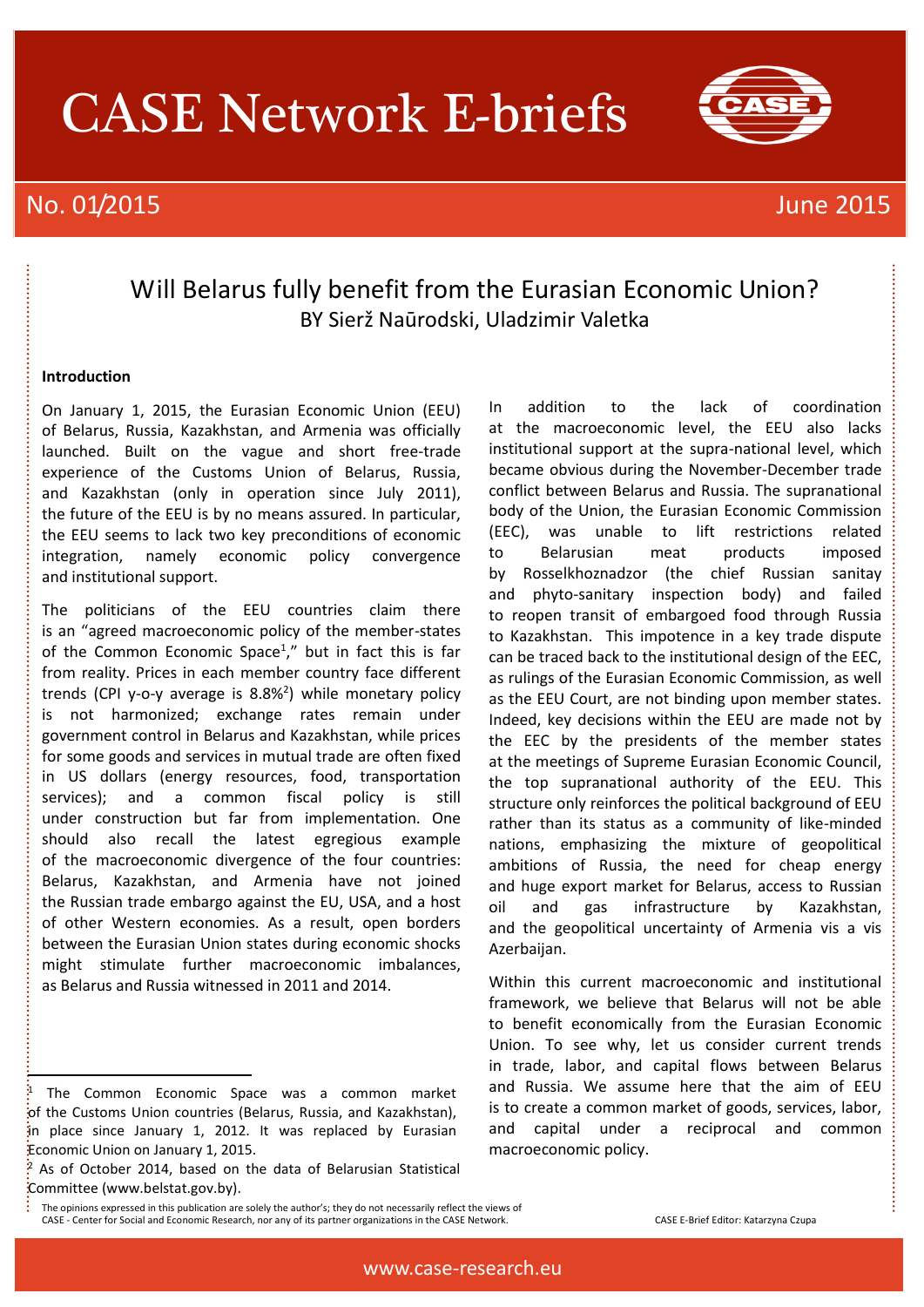#### **Trade**

Belarusian exports stagnated in 2012-2014 due to an increasingly undiversified export structure, a crawling appreciation of the real exchange rate, diminishing oil prices, and increased competition due to Russian WTO membership. Traditionally, Russia has been the main trading partner of Belarus, and accounts for roughly 50% of Belarusian exports and imports. However, despite the common market with Russia and Kazakhstan, Belarus' share in Russian imports diminished from 4.7% in 2011 to 3.8% in 2014<sup>3</sup>. In regards to the other Customs Union partner, the share of Belarus in Kazakhstan's imports remained almost unchanged during the same period, at a tiny 1.7% (up from 1.6% in 2011)<sup>4</sup>.

While this performance has underwhelmed, the worst may be yet to come. In 2015, oil prices are expected to remain at low levels, taking the Russian rouble along with it. And even as Russian (and EEU) external tariffs will continue to decline according to their WTO accession schedule, Belarus' and Kazakhstan's tariff exemptions within the Customs Union have discontinued as of January 1, 2015. Taken together, this will put strong downward pressure on Belarusian exports, decreasing export competiveness.

Where Belarus will gain, and where it seems that the country is most concerned, is in access to belowmarket-price energy imports within the EEU. The annual average oil and gas subsidy from cheap energy imports from Russia for the period 2001–08 was estimated at 14.5% of Belarus' GDP, and even now it is close to 10% of GDP. While these underpriced energy imports have spurred economic growth, they have also exposed the country to increased commodity price volatility and political risks associated with the negotiation of energy trade agreements with Russia.

## **Capital**

ŀ

Problems related to capital flows and investment come out of the singular problem of the divergence of the financial systems of Belarus, Armenia, Russia, and Kazakhstan. Russia and Kazakhstan, two petrostates dependent on oil dollars, face the problem of capital outflow, while Belarusian authorities are concerned with promoting capital inflows.

These divergent interests lead to divergent macro-policy responses, prudential regulations, costs of capital, uneven securities market development, as well as a different approach to capital controls.

The capital inflows to Belarus have been mostly foreign debt, which has been growing rapidly from 25.1% of GDP in 2008 to 55.4% of GDP as of October 1, 2014. The stock of FDI in Belarus remains relatively low (31.5% of total foreign liabilities in Q4 2014, up from 28% in Q4, 2011), of which almost 75% is of Russian origin, from both Russia and Cyprus. This inability to attract FDI flow can be explained by ineffective capital allocation mechanism (massive state financial support and domination of state-owned banks fuels uncompetitive privileged access to capital for stateowned enterprises<sup>5</sup>) and the high cost of capital (the central bank overnight rate is currently 40%). Bearing in mind the projected negative scenario for Belarusian export, a devaluation of the Belarusian rouble is highly likely to happen in 2015 (it has already lost 35% of its value since December). Previous analyses have shown that devaluation in Belarus can lead to improvement of the trade balance, but at the cost of higher debt payments<sup>6</sup>, substantial increase in domestic prices, and falling domestic output.

## **Labor**

The relatively high Unit Labor Cost (ULC) in Belarus, a consequence of wage targeting policy and excess employment, creates additional inflationary pressure and discourages export competiveness. Since 2010 productivity growth has lagged real wage growth in Belarus: real ULC increased 22.8 percent over the last four years (Q2 2014 to Q1 2010). Given the excessive employment it's not unexpected that the total volume of unsold manufacturing goods exceeds 75% of monthly average production, and over 25% of manufacturing entities remain unprofitable. Taking this into account, free movement of labor within the EEU and remittances inflow (over 90% of labor migrants from Belarus go to Russia) might assist economic development.

1

Calculations from the data of Russian Federal Service of State Statistics: www.gks.ru.

 $*$  Calculations from the data of Kazakhstan Ministry of Economy, Statistical Committee: www.stat.gov.kz.

 $5$  Naūrodski, S., Valetka, U. [Securities market in Belarus](http://www.utu.fi/en/units/tse/units/PEI/BRE/Documents/BRE%20Special%20Issue%201_2014.pdf) – still [undisclosed potential](http://www.utu.fi/en/units/tse/units/PEI/BRE/Documents/BRE%20Special%20Issue%201_2014.pdf), Baltic Rim Economies, 2014, № 1.  $6$  In 2015 Belarus has to pay \$4 bn to external creditors, while

the total amount of the country's FX reserves accounts for less than \$6 bn.

The opinions expressed in this publication are solely the author's; they do not necessarily reflect the views of CASE - Center for Social and Economic Research, nor any of its partner organizations in the CASE Network. CASE E-Brief Editor: Katarzyna Czupa